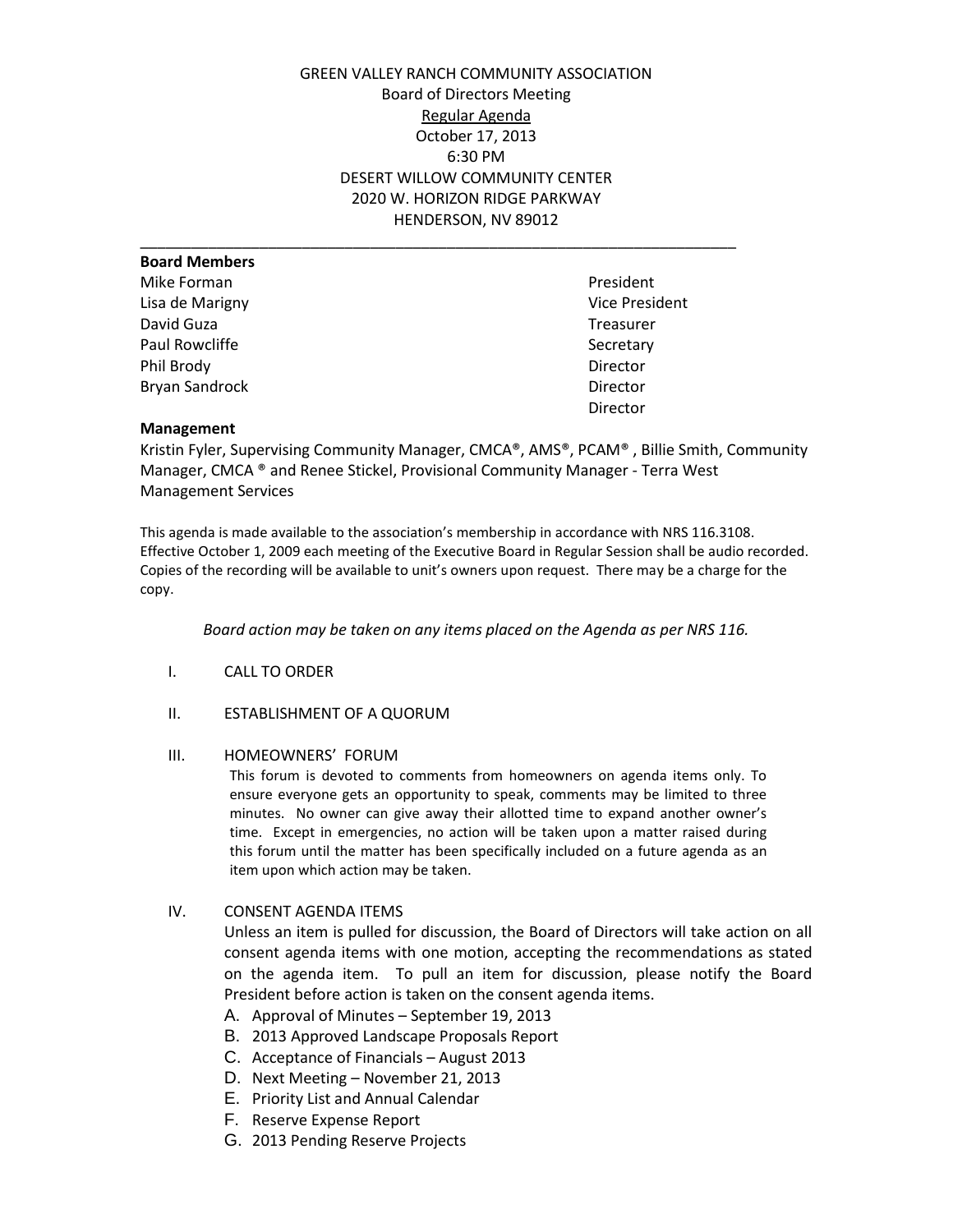Green Valley Ranch Community Association Regular Agenda October 17, 2013 Page 2

- H. 2014 Reserve Projects
- I. 2015 Reserve Projects
- J. Jaramillo Proposal 10031304BK/Trailside/Paseo Verde \$350
- V. FINANCIAL REVIEW
	- A. Treasurers Report

# VI. UNFINISHED BUSINESS

A. Reserve Study – financial updates/full studies annually bids – Review/Discuss/Motion to do a financial update or annual full study

- 1. Hann Reserve Consulting \$5,600
- 2. CS Consulting Services \$10,200/\$76,300
- 3. Nevada Reserve Studies \$6,895
- 4. Vegas Reserve Study \$3,500/\$4,900
- 5. Complex Solution \$7,500/\$12,000
- 6. Robert Saylor Reserves \$6,275/\$8,375
- 7. Browning Reserve Group \$3,800/\$5,200
- 8. LM Consultants \$17,500/\$24,500
- 9. McCaffery Reserve Consulting \$2,650/\$5,250
- 10. Association Reserves \$13,980/\$9,270
- B. Asphalting the trail across from Friendship Park Bids Review/Discuss/Motion to approve the asphalting the trail
	- 1. American Pavement Preservation \$43,296
	- 2. J&J Enterprises \$28,737
	- 3. Preferred Concrete Contracting \$41,552
	- 4. Sunland Asphalt & Sealcoating \$23,215
	- 5. Wilmar Contracting, Inc. \$64,248
	- 6. Precision Paving, Co. \$39,587
- C. Repair, Painting and Numbering of light poles Review/Discuss/Motion for approval of a contract to repair, paint and number the light poles
	- 1. Design Works Custom Painting \$22,135
	- 2. Empire Painting \$26,068
	- 3. F&A Painting \$20,970+
	- 4. Primo Painting \$8,750
	- 5. Bob Fix It \$18,044
- D. Finance Committee Roles At legal counsel to draft the charter
- E. MK House Consulting / Wall and Sidewalk Repairs
	- 1. HOLD/Project #11697/Replace missing rocks in Park Wall/Bobtail Circle Park - \$3,800.00/Operating Expense
	- 2. Project #11699/Column Stabilization/Rainbow View \$4,940.00
- F. Painting of trash cans, benches and replace missing trash cans Review/Discuss/Motion for approval for painting trash cans and benches and replacing missing trash cans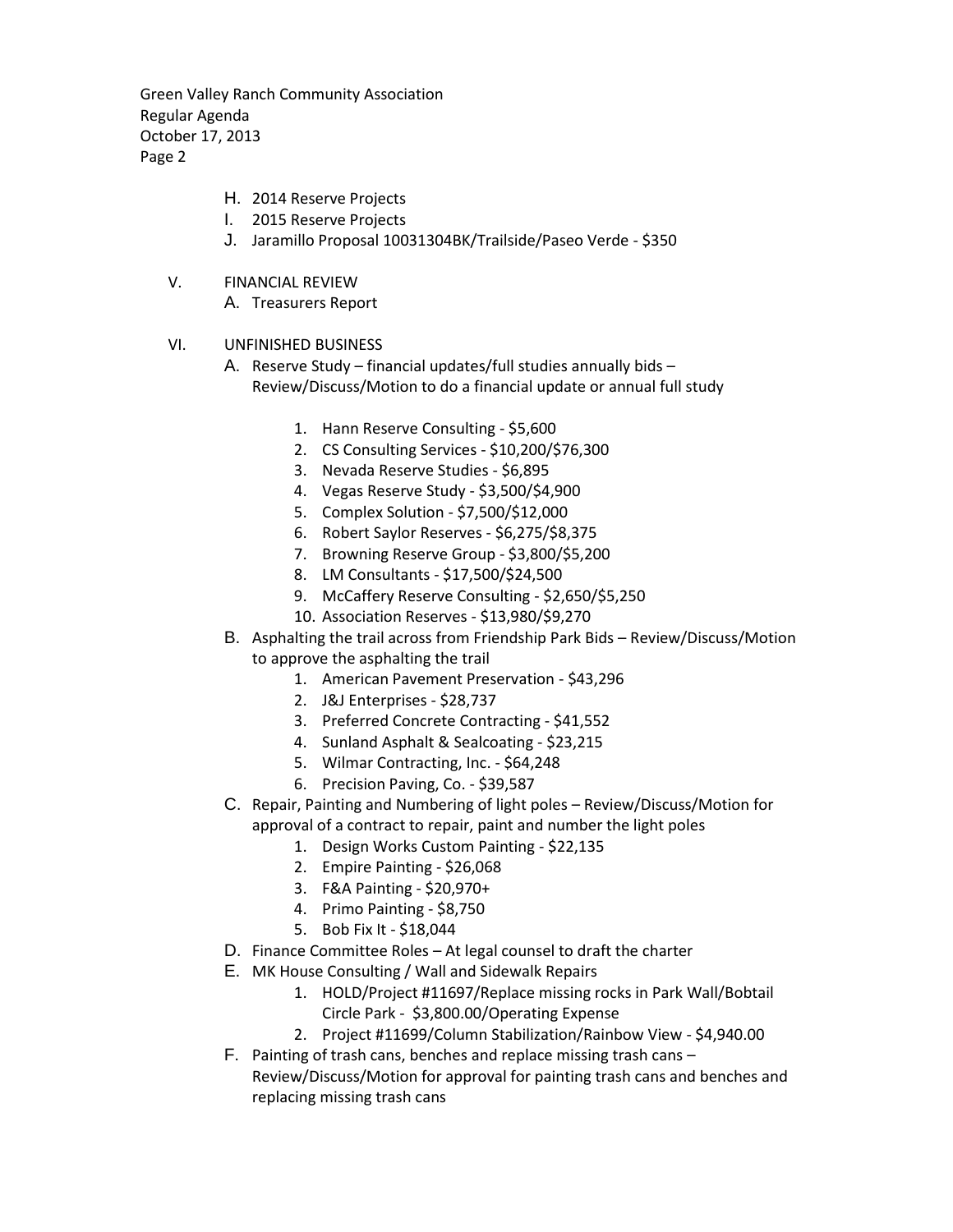Green Valley Ranch Community Association Regular Agenda October 17, 2013 Page 3

- G. Update of electrical engineer on installing lighting on the trail across from Friendship Park and repairing the lighting at the rest stops, palms and trails south side of Paseo Verde
- H. Change name of Board Liaison for Newsletter to Board Liaison for Electronic Communications – Review/Discuss/Motion for approval

## VII. NEW BUSINESS

- A. Resubmittal ARC Application from Citrus Gardens Review/Discuss/Motion to approve the updated paint color scheme palette for the community
- B. Installation of benches tables outside the Multi-Generational Center/Rest Stop Bids – Review/Discuss/Motion to approve bid
- C. Replace the pole lights throughout the community RFP Review/Discuss/Motion to approve lighting engineer
- D. Repair and reseal the Basketball Court at Friendship Park bids Review/Discuss/Motion to approve bid to be sent out
- E. Replace and/or repair the drinking fountain in the Parks bids Review/Discuss/Motion for possible approval of bids for 2 proposals 1) to replace drinking fountains and life line and 2) repair drinking fountains and life line.
- F. Legal opinion on handing out the documents to a professional appearance that are not recorded– Review/Discuss/Motion to re-write documents
- G. Cost to covert and clean up documents Review/Discuss/Motion to approve the cleanup of documents
- H. Liaison with the City of Henderson in regards to the City events Review/Discuss/Motion appointment
- I. MK House Consulting / Wall and Sidewalk Repairs
	- 1. Project #12378/Repair and paint Stucco Arches/Mystic Bay \$1,100.00/Operating Expense
- J. Graffiti Contract Review/Discuss/Motion to go out to bid or not
- K. Reservations of Willows for February 7 Review/Discuss/Motion to approve for the event
- L. Contract for 2014 Willows for Board meetings Review/Discuss/Motion to for postponement management is getting more bids
- M. Posting of the landscape committee minutes to the web portal Review/Discuss/Motion for the posting of the landscape committee minutes to the web portal
- N. ARC Application for lighting installation at Citrus Gardens' Entryway Review/Discuss/Motion for approval of the lighting installation of the entryway
- O. Operating Policy Review/Discuss/Motion example 243
- P. Statement Review/Discuss/Motion to approve sending out statement only if the homeowners have a balance and is not signed up with ACH
- Q. Resignation of Board member effective end of December
- R. Terra West Schedule of Fees Review/Discuss/Motion to approve the Terra West Schedule of Fees
- S. 60 day letter with payment plan Review/Discuss/Motion to approve the change of the 6 month payment plan to 3 month